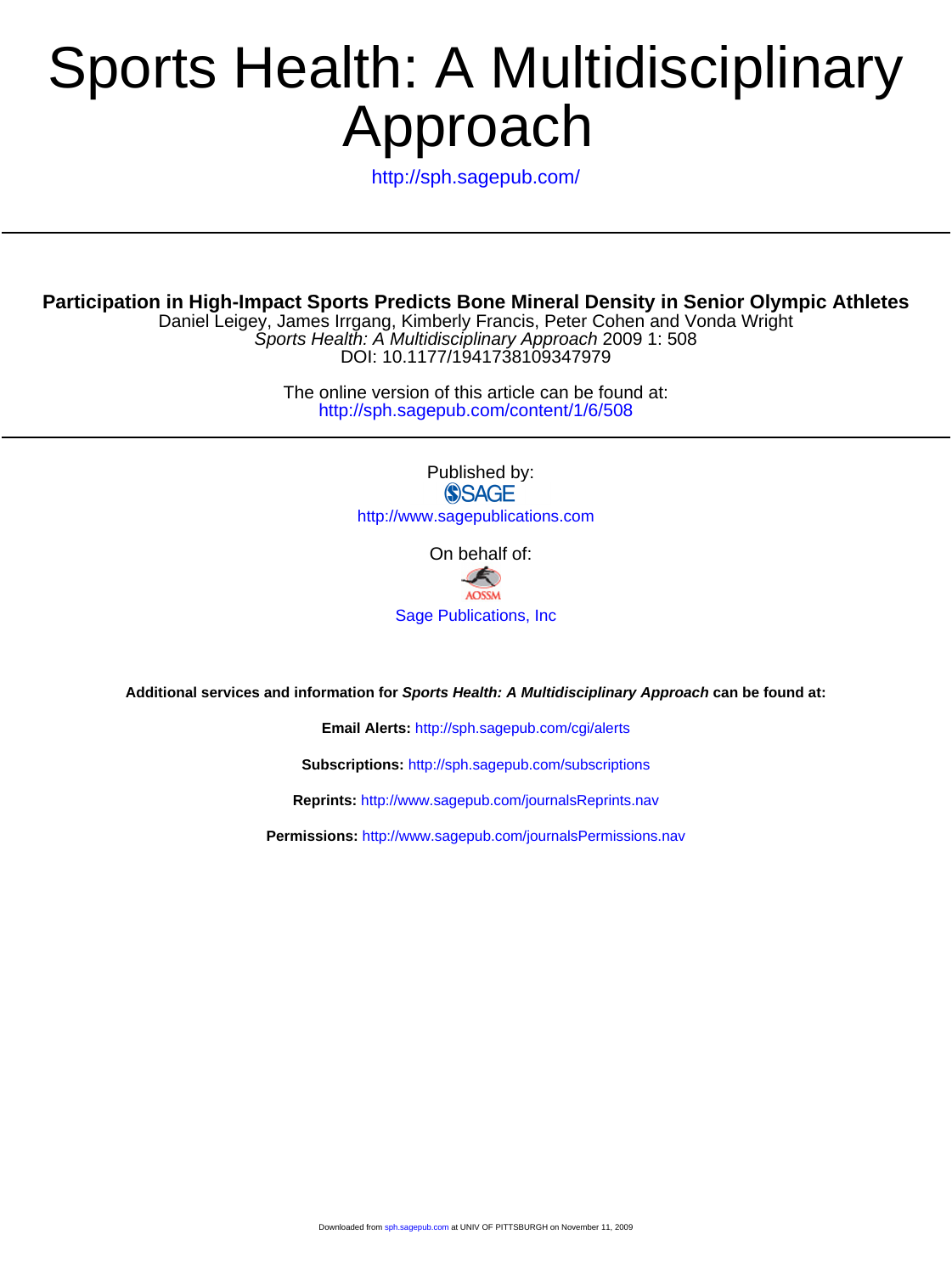### [ Primary Care ]

## Participation in High-Impact Sports Predicts Bone Mineral Density in Senior Olympic Athletes

Daniel Leigey, BS, James Irrgang, PhD, Kimberly Francis, MS, MPA, Peter Cohen, MD, and Vonda Wright, MD\*

Background: Loss of bone mineral density (BMD) and resultant fractures increase with age in both sexes. Participation in resistance or high-impact sports is a known contributor to bone health in young athletes; however, little is known about the effect of participation in impact sports on bone density as people age.

Hypothesis: To test the hypothesis that high-impact sport participation will predict BMD in senior athletes, this study evaluated 560 athletes during the 2005 National Senior Games (the Senior Olympics).

Study Design: Cross-sectional methods. The athletes completed a detailed health history questionnaire and underwent calcaneal quantitative ultrasound to measure BMD. Athletes were classified as participating in high impact sports (basketball, road race [running], track and field, triathalon, and volleyball) or non-high-impact sports. Stepwise linear regression was used to determine the influence of high-impact sports on BMD.

Results: On average, participants were 65.9 years old (range, 50 to 93). There were 298 women (53.2%) and 289 men (51.6%) who participated in high-impact sports. Average body mass index was  $25.6 \pm 3.9$ . The quantitative ultrasoundgenerated *T* scores, a quantitative measure of BMD, averaged 0.4 ± 1.3 and –0.1 ± 1.4 for the high-impact and non-highimpact groups, respectively. After age, sex, obesity, and use of osteoporosis medication were controlled, participation in high-impact sports was a significant predictor of BMD (*R*<sup>2</sup> change 3.2%, *P* < .001).

Conclusions: This study represents the largest sample of BMD data in senior athletes to date. Senior participation in high-impact sports positively influenced bone health, even in the oldest athletes.

Clinical Relevance: These data imply that high-impact exercise is a vital tool to maintain healthy BMD with active aging.

Keywords: high impact; bone mineral density; exercise; elderly

Steoporosis, a disease seen frequently in the elderly, is<br>characterized by reduced bone mineral density (BMD)<br>and disrupted bone structure.<sup>22</sup> An estimated 10 million characterized by reduced bone mineral density (BMD) and disrupted bone structure.<sup>22</sup> An estimated 10 million people in the United States have osteoporosis. Another 34 million are estimated to have low BMD, or osteopenia, which puts them at an increased risk to develop osteoporosis.22 The reduced bone density characteristic of osteoporosis increases the risk of bone fracture. Fifty percent of women and 25% of men over the age of 50 will suffer a fracture related to osteoporosis in their lifetime, with hip fracture accounting for approximately 15% of those cases of osteoporosis-related fracture.22

Hip fractures are a leading cause of morbidity and mortality in the elderly population. A recent study conducted in Canada involving 3981 patients aged 60 years or older who were admitted for hip fracture found an in-hospital mortality rate of 6.3% and a 1-year mortality rate of 30.8%.14 Hip fracture is also associated with significant financial expenditures. In the United States, the cost of care for patients with osteoporotic fractures including hospital, nursing home, and outpatient services was \$18 billion in 2002, and it is rising.<sup>22</sup> In addition, there is significant evidence that treatments for osteoporosis, such as calcium supplementation and drugs (eg, bisphosphonate),

From the University of Pittsburgh, Pittsburgh, Pennsylvania \*Address correspondence to Vonda Wright, Department of Orthopaedic Surgery, 3471 Fifth Avenue, Pittsburgh, PA 15213 (e-mail: wrigvj@upmc.edu). No potential conflict of interest declared. DOI:10.1177/1941738109347979 © 2009 The Author(s)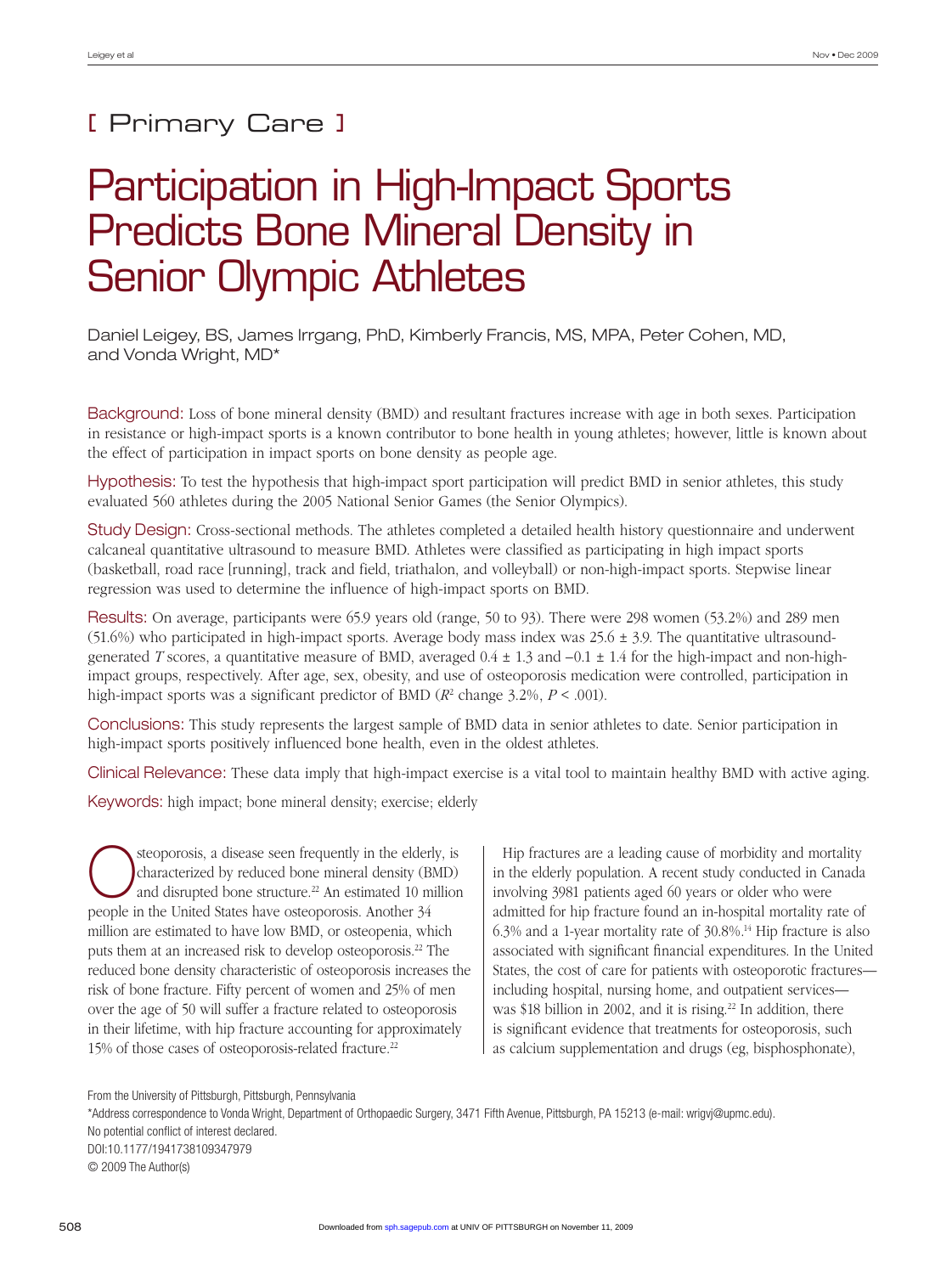are underused in the elderly population. $11,15,16$  These findings suggest that if the affected population fully used treatment modalities, the costs would probably exceed \$18 billion. Furthermore, with an aging population, this number is almost certain to show a significant increase in the years to come.

Prevention of osteoporosis becomes a top priority when one considers the significant morbidity, mortality rates, and treatment costs associated with osteoporotic fracture. The US Department of Health and Human Services estimates that without a more effective prevention plan, 13.9 million people will have osteoporosis by 2020 and 47.5 million will have low bone density.<sup>22</sup>

Research has shown that BMD in athletes is significantly greater than it is in sedentary controls and that it is highest in athletes who participate in *high-impact exercise*, defined as activities involving running, jumping, and weight lifting.<sup>2,24,25,28</sup> Although previous studies have shown that some form of exercise is beneficial for maintaining bone mass and structure as one ages,  $1,6,26$  the specific effect of high-impact exercise has not yet been fully explored in aging populations. Senior athletes, as opposed to a sedentary elderly population, may provide the most accurate answers to these questions because disuse and chronic disease are less likely to confound data. This study recruited athletes involved in the 2005 Senior Olympics, thereby accruing, to our knowledge, the largest sample of BMD data in the elderly population to date. These data were used to compare the BMD of those involved in high- and low-impact exercise, to test the hypothesis that highimpact exercise has a positive effect on BMD in the elderly.

#### MATERIALS AND METHODS

In 2005, 10 400 athletes aged 50 to 103 years competed at the National Senior Games (the Senior Olympics) held in Pittsburgh, Pennsylvania, from June 3 to June 18. The Senior Olympics is an 18-sport competition for athletes aged 50 years or older; it is held on odd-numbered years. Athletes qualify for the Senior Olympics by winning their events in their individual states' senior games. The 18 sports in which the senior athletes compete during the games include archery, badminton, basketball, bowling, cycling, golf, horseshoes, race walking, racquetball, road race, shuffleboard, softball, swimming, table tennis, tennis, track and field, triathlon, and volleyball. Of these, basketball, road race, track and field, triathlon, and volleyball were considered *high impact* owing to the almost continuous running and jumping maneuvers involved with these sports. The other 13 were classified as *non-high-impact*.

All Senior Olympians received a Senior Athlete Health Registry Questionnaire with their registration materials. This survey was designed for this project, and it requested general information (gender, ethnicity, marital status, etc) as well as relevant medical history. From June 2 to June 13, 2005, all respondents were invited to participate in BMD testing via a calcaneal quantitative ultrasound of the heel of their dominant foot. *T* score data were generated by the quantitative ultrasound machine and recorded for each participant. Thus,

the measured sample was purely a sample of convenience, and all data besides the quantitative ultrasound were self-reported. Dual-energy X-ray absorptiometry is still the gold standard for measurement of BMD, but this test usually requires evaluation in a radiologic facility. Studies have found the correlation of measurements taken with quantitative ultrasound to those of dual-energy X-ray absorptiometry to be as high as .86.17 The survey and procedures for measurement of *T* score were approved by the university institutional review board.

#### DATA ANALYSIS

All *T* scores as well as survey data were entered into a computerized database. The type of sports in which the athletes participated was recoded as being either high impact or non-high-impact. Other potential predictors of BMD that were explored included age, sex, minority status, use of osteoporosis medications, and a history of doctor-diagnosed obesity.

Hierarchical linear regression was used to test the hypothesis that high-impact sports participation is associated with higher BMD, after controlling for other variables that may affect BMD. To accomplish this, BMD was regressed onto potentially confounding variables in the first step of the regression model—namely, age, sex, minority status, osteoporosis medication use, and history of doctor-diagnosed obesity. In the second step of the regression, participation in highimpact sports versus non-high-impact sports was entered into the model to determine whether this variable explained a significant amount of variance in the BMD scores after controlling for the potential confounding factors (ie, Δ*R*<sup>2</sup> adj, *P* < .05). All analyses were performed using SPSS 15.0 and the level of statistical significance was set to *P* < .05.

#### RESULTS

Of the 1408 Senior Olympians who returned the survey, 560 underwent BMD testing via the quantitative ultrasound machine. Statistical tests determined that those senior athletes included in the current analysis were largely comparable to the senior athletes who completed the senior games survey but did not have their BMD tested. Specifically, independent samples *t* tests indicated that no significant group differences in terms of age, *t*(1397) = –1.76, *P* = .08, weight, *t*(1321) = 0.57, *P* = .57, or body mass index, *t*(1306) = 0.70, *P* = .87. Chi-square tests found no significant group differences in terms of minority status,  $\chi^2(1; n, 1392) = .40$ ,  $P = .53$ , gender,  $\chi^2(1; n, 1400) =$ 1.81, *P* = .18, or doctor-diagnosed obesity,  $\chi^2(1; n, 1403)$  = .05,  $P = 0.82$ . In comparison to seniors with survey data but no BMD data, participants in the current study were significantly less likely to be on osteoporosis medication,  $\chi^2(1; n, 1321)$ = 5.07, *P* = .02, and more likely to play high-impact sports,  $\chi^2(1; n, 1403) = 4.24$ ,  $P = 0.04$ . However, the magnitude of the difference between participants with and without BMD data was relatively small for osteoporosis medication (6.3% versus 9.7%, respectively) and high-impact sports (48.5% versus 42.9%, respectively).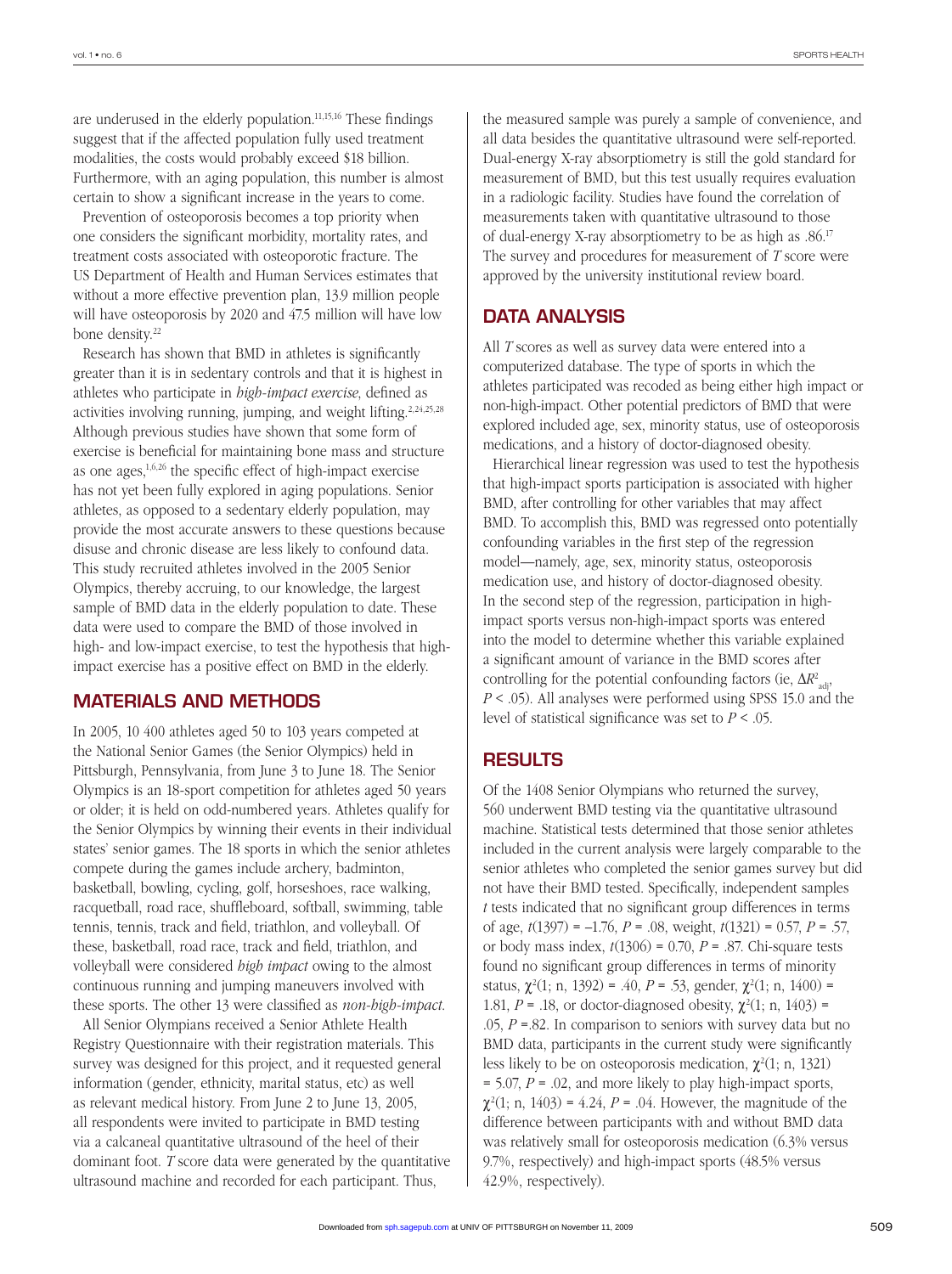| rable 1. Prevalence of sports participation for senior atmetes." |              |      |  |  |  |
|------------------------------------------------------------------|--------------|------|--|--|--|
| <b>Sport</b>                                                     | $\mathsf{n}$ | %    |  |  |  |
| Archery                                                          | 15           | 4.7  |  |  |  |
| Badminton                                                        | 26           | 4.7  |  |  |  |
| Basketball <sup>b</sup>                                          | 149          | 26.7 |  |  |  |
| Bowling                                                          | 47           | 8.4  |  |  |  |
| Cycling                                                          | 41           | 7.3  |  |  |  |
| Golf                                                             | 13           | 2.3  |  |  |  |
| <b>Horseshoes</b>                                                | 15           | 2.7  |  |  |  |
| Race walk                                                        | 17           | 3.0  |  |  |  |
| Racquetball                                                      | 17           | 3.0  |  |  |  |
| Road race <sup>b</sup>                                           | 24           | 4.3  |  |  |  |
| Shuffleboard                                                     | 29           | 5.2  |  |  |  |
| Softball                                                         | 67           | 12.0 |  |  |  |
| Swimming                                                         | 28           | 5.0  |  |  |  |
| Table tennis                                                     | 20           | 3.6  |  |  |  |
| <b>Tennis</b>                                                    | 42           | 7.5  |  |  |  |
| Track and field <sup>b</sup>                                     | 81           | 14.5 |  |  |  |
| Triathlon <sup>b</sup>                                           | 15           | 2.7  |  |  |  |
| Volleyball <sup>b</sup>                                          | 25           | 4.5  |  |  |  |

Table 1. Prevalence of sports participation for senior athletes.*<sup>a</sup>*

*<sup>a</sup>*n, 559. Overall, 102 athletes participated in more than 1 sport. *b* High-impact sport.

The average age of the study participants was 65.9 years, with approximately half being women and approximately half participating in high-impact sports. Most were Caucasian. Table 1 shows the sports that were considered high impact, as well as an individual breakdown of senior athlete participation in each sport. Table 2 summarizes *T* score and survey data.

Table 3 presents correlations between the BMD *T* score and the primary study variables. In the first step of the model, results indicated that as an athlete ages, he or she tends to exhibit lower BMD. Lower BMD was also significantly associated with being female, being on osteoporosis medication, and having a history of doctor-diagnosed obesity. Being from a minority population was not associated with a significantly higher or lower BMD. Participation in high-impact sports was significantly associated with higher BMD.

Table 4 presents the results for combining these primary study variables into a regression analysis. Together, these 5 variables accounted for 15% of the variance in BMD scores. When high-impact sports participation was entered into the second step of the regression, it explained a significant amount of variation in BMD, above and beyond the 15% explained

by the 5 potential confounding variables entered in Step 1 of the model. Specifically, participation in high-impact sports accounted for an additional 3% of the variance in BMD scores, with those individuals participating in high-impact sports having higher BMD. Thus, step 1 showed that 15% of the variance in BMD can be attributed to age, being from a minority population, being a woman, being on osteoporosis medication, and having doctor-diagnosed obesity, with all being associated with a negative influence on BMD (except being from a minority population). Although those 5 variables combined accounted for 15% of the variance in BMD, highimpact sports participation accounted for another 3% by itself.

#### **DISCUSSION**

This study supports previous research indicating a positive effect of high-impact sports on BMD in senior athletes. Regression analysis indicated that age, sex, minority status, osteoporosis medication, and doctor-diagnosed obesity accounted for just 15% of the variance in BMD of the sample. Participation in a high-impact sports accounted for another 3%. Thus, high-impact sports may have an effect on BMD that is similar to that of other, more recognized factors. Results of this study indicated that combining 5 factors thought to be involved in determining BMD accounted for 15% of the variance in BMD. Participation in high-impact sports was associated with a higher BMD, whereas a lower BMD was associated with increased age, being a woman, and having a physician's diagnosis of obesity.

From about the age of 40, men and women lose, on average, 0.5% of their bone mass each year.<sup>21</sup> Therefore, high-impact exercise could be a useful tool in lessening the loss of BMD in the elderly, which could improve the risk of fracture owing to a fall or other minimal trauma.<sup>21</sup> In addition, evidence suggests that high-impact exercise can reduce the risk of falling in the first place in older populations if that exercise includes balance, leg strength, flexibility, or endurance training.<sup>4,8,10</sup> Therefore, high-impact exercise may prove to be a valuable tool (in more than one way) in reducing the morbidity and mortality associated with hip fracture in the elderly.

The effects of estrogen on bone health are well known, given that withdrawal of estrogen during menopause is associated with a rapid bone loss.<sup>21</sup> However, evidence indicates that the rapid initial bone loss of menopause declines significantly over time. It seems that halting the rapid initial bone loss in perimenopausal women may be valuable as time goes on and the rate of bone loss declines. A study by Engelke et al demonstrated that high-impact exercise helped sustain bone mass in early postmenopausal women over a 3-year period.<sup>6</sup> So, highimpact sport may attenuate the rapid bone loss characteristic of the perimenopausal period. Furthermore, although postmenopausal women are largely considered to be out of the time frame when high-impact exercise is valuable for bone health,<sup>9,12</sup> there is accumulating research that supports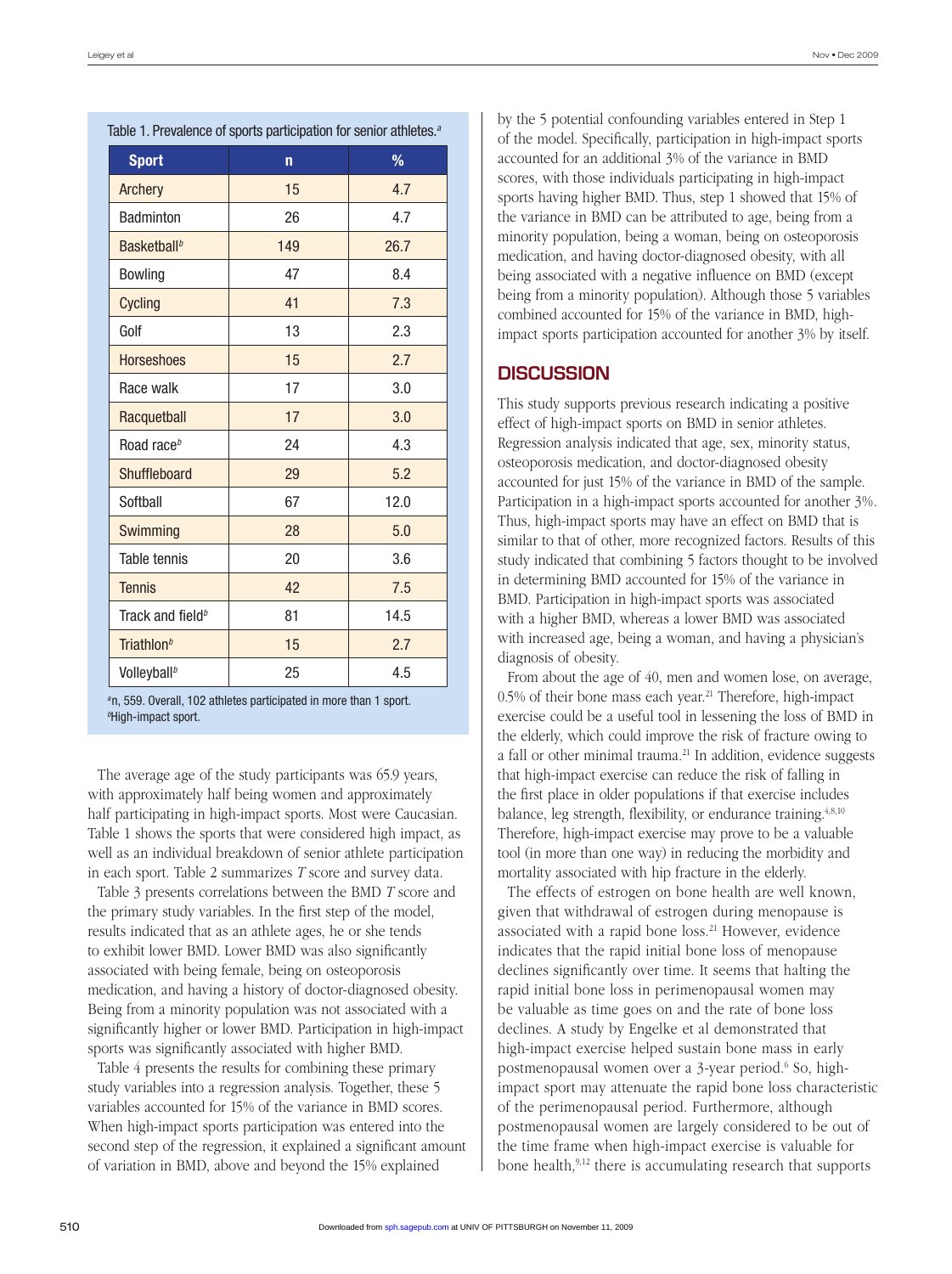|                             | $\mathbf n$ | <b>Mean</b> | <b>Min</b> | <b>Max</b> | <b>SD</b> |
|-----------------------------|-------------|-------------|------------|------------|-----------|
| Age                         | 560         | 65.92       | 47.39      | 93.17      | 8.53      |
| Weight (kg)                 | 534         | 74.75       | 43.65      | 123.75     | 14.25     |
| Height (cm)                 | 552         | 171.48      | 147.32     | 205.74     | 9.83      |
| Body mass index             | 530         | 25.55       | 16.95      | 46.05      | 3.91      |
| <b>Bone mineral density</b> | 560         | 0.14        | $-3.50$    | 6.90       | 1.37      |
|                             | $\mathbf n$ | %           |            |            |           |
| Race                        |             |             |            |            |           |
| Nonminority                 | 510         | 91.07       |            |            |           |
| <b>Minority</b>             | 50          | 8.93        |            |            |           |
| Sports participation        |             |             |            |            |           |
| <b>High impact</b>          | 271         | 48.39       |            |            |           |
| Non-high-impact             | 289         | 51.61       |            |            |           |
| Gender                      |             |             |            |            |           |
| Male                        | 262         | 46.79       |            |            |           |
| Female                      | 298         | 53.21       |            |            |           |
| Doctor-diagnosed<br>obesity |             |             |            |            |           |
| <b>No</b>                   | 533         | 95.18       |            |            |           |
| Yes                         | 27          | 4.82        |            |            |           |
| Osteoporosis<br>medication  |             |             |            |            |           |
| N <sub>o</sub>              | 525         | 93.75       |            |            |           |
| Yes                         | 35          | 6.25        |            |            |           |
| <sup>a</sup> N, 560.        |             |             |            |            |           |

Table 2. *T* score and survey data in senior athletes.*<sup>a</sup>*

a positive effect of high-impact sports in this population, especially for the hip.<sup>3,27</sup> Thus, high-impact sports may be of benefit in women throughout, as well as after, menopause.

Overall, the well-known effects of menopause on bone health have made women the focal point of osteoporosis research, but men have been shown to have a significantly increased risk of death owing to complications from osteoporotic fracture, compared to women.<sup>14</sup> However, highimpact exercise has been shown to benefit men as well as women. Daly and Bass (2005) reported that a greater lifetime osteogenic index, a measure of participation in weightbearing activities, was associated with better bone health in the legs of men aged 50 to 87 years.<sup>5</sup> Time (minutes) spent engaged in physical activity was not associated with better bone health, raising the possibility that a lesser amount of weightbearing exercise may be more beneficial than a larger amount of

#### Table 3. Correlations between bone mineral density *T* score and primary study variables.

| <b>Predictors</b>             | <b>Bone Mineral Density</b> |  |  |
|-------------------------------|-----------------------------|--|--|
| Age                           | $-.21$ <sup>***</sup>       |  |  |
| <b>Minority status</b>        | .00                         |  |  |
| Female                        | $-.24^{n}$                  |  |  |
| Osteoporosis medication       | $-.19$ <sup>***</sup>       |  |  |
| Doctor-diagnosed obesity      | $-13$ <sup>***</sup>        |  |  |
| High-impact sport             | $.19***$                    |  |  |
| $n, 559$ .***<br>$P < .001$ . |                             |  |  |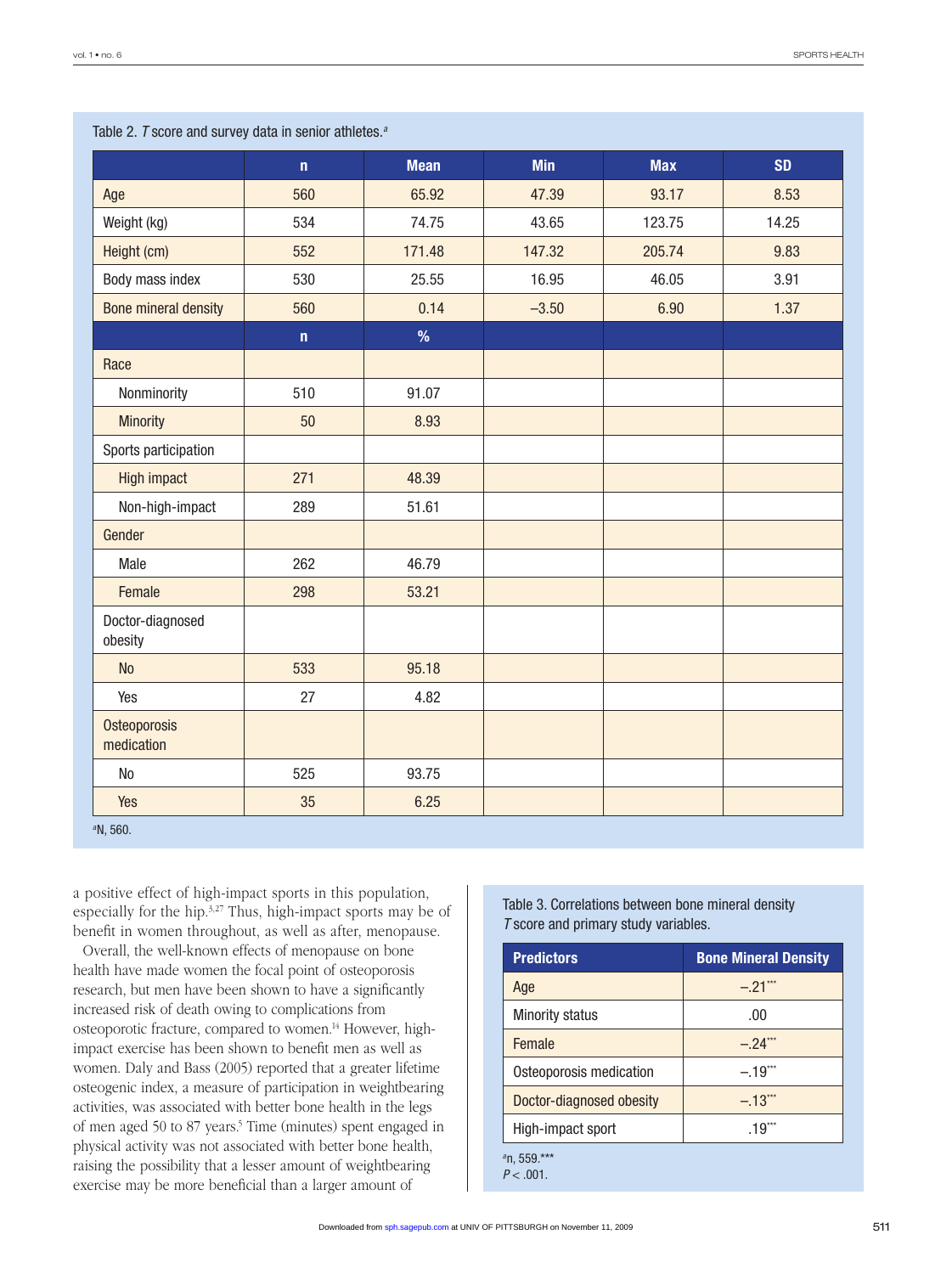|                                | $\boldsymbol{B}$ | <b>SE</b> | $\beta$              | $R^2$    | $\Delta R^2$ |
|--------------------------------|------------------|-----------|----------------------|----------|--------------|
| Step 1                         |                  |           |                      |          |              |
| Age                            | $-.04$           | .01       | $-.25***$            |          |              |
| <b>Minority status</b>         | .06              | .19       | .01                  |          |              |
| Female                         | $-.67$           | .11       | $-.25***$            |          |              |
| Osteoporosis medication        | $-.72$           | .23       | $-.13$ <sup>**</sup> |          |              |
| Doctor-diagnosed obesity       | $-.59$           | .26       | $-.09*$              | $.15***$ |              |
| Step 2                         |                  |           |                      |          |              |
| Age                            | $-.04$           | .01       | $-.24***$            |          |              |
| <b>Minority status</b>         | .05              | .19       | .01                  |          |              |
| Female                         | $-.69$           | .11       | $-.25***$            |          |              |
| <b>Osteoporosis medication</b> | $-.76$           | .22       | $-.14***$            |          |              |
| Doctor-diagnosed obesity       | $-.44$           | .25       | $-.07$               |          |              |
| High-impact sport              | .49              | .11       | $.18***$             | $.18***$ | $.032***$    |

Table 4. Linear regression using involvement in high-impact sports to predict bone density after controlling for potential confounds in senior athletes.*<sup>a</sup>*

nonweightbearing exercise for bone quality and strength. Overall, meta-analysis of high-impact exercise and bone health in men has noted a positive effect.18

Although there remains evidence both for and against the use of high-impact sports in the elderly, the most accurate picture of bone health in the elderly may come from a population that eliminates certain confounders that are common in the elderly—namely, bone disease and disuse. This study used a large and unique population—Senior Olympians, a population that likely gives the most accurate prototype for healthy bone aging. Our results in regression analysis indicate that high-impact sports are a significant positive contributor to BMD in elderly athletes. In addition, the average *T* score of an athlete in the high-impact group was  $0.4 \pm 1.3$ , as opposed to the  $-0.1 \pm 1.4$  average *T* score seen in the non-high-impact group.

Although it appears that there is significant evidence suggesting that high-impact exercise may lead to improved bone health, there remains little direct evidence indicating that exercise specifically reduces hip fracture. Indirect evidence indicates that a lack of exercise is a risk factor for hip fracture in the elderly: Sedentary elderly men and women were more than twice as likely to sustain a hip fracture as their physically active counterparts.13 In addition, a study of more than 61 000 postmenopausal women found that women who walked at least 4 hours per week had a 41% lower risk of hip fracture

than did those who walked less than 1 hour per week.7 Thus, at this point, there is at least a negative association between exercise and hip fracture.

However, it is clear that not every elderly person can participate in high-impact sports. Whereas eliminating confounders may help in determining the most accurate conclusions regarding high-impact exercise and bone health, morbidities such as osteoarthritis and heart disease must be accounted for to determine the appropriate role for highimpact exercise in the general elderly population. Certainly, high-impact sports should be used cautiously in elderly with hip or knee osteoarthritis. Low-impact sports may be of use in these instances, not only for bone health, but also for pain reduction, improved function, and attenuating progression of the osteoarthritis. Note, however, that nonhigh-impact exercise has not shown the same effects on bone health as high-impact exercise.19,20 Also, whereas the benefits of high-impact exercise on cardiovascular health are clear, the American Heart Association recommends screening of elderly who are about to begin an exercise program, with special attention to those perceived as being higher risk for coronary artery disease.<sup>23</sup>

This study suggests that high-impact sports can be a significant part of healthy bone aging. With high-impact sports and several well-known factors determining bone density accounting for only 18% of the variance in BMD,

*<sup>a</sup>*N, 560.

<sup>\*</sup> *P* < .05. \*\**P* < .01. \*\*\**P* < .001.